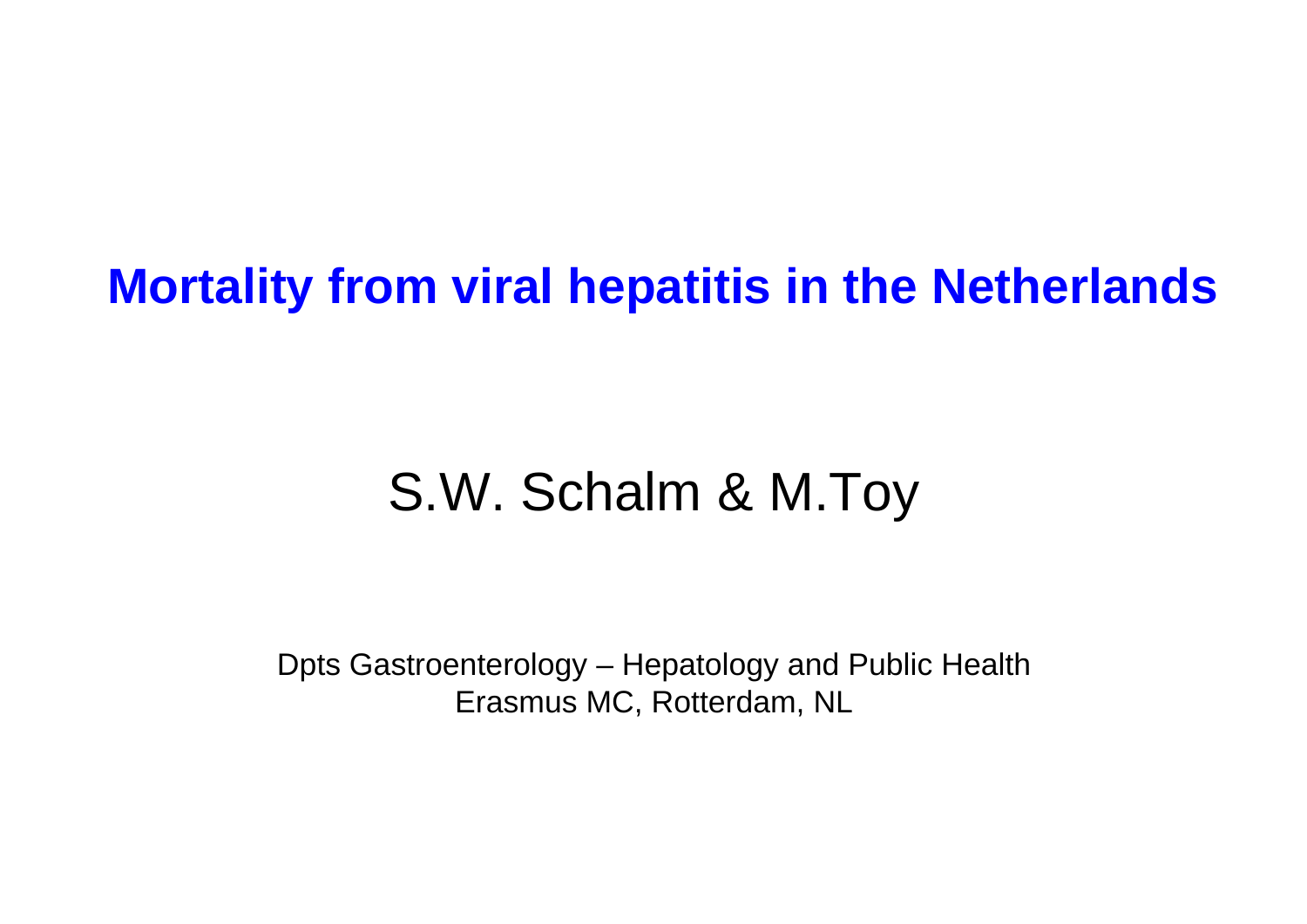## **Burden of disease: chronic viral hepatitis in NL annual mortality \***

• **For the years 2000-2006 an average of 26 persons die from hepatitis B annually.** 

Mortality from acute hepatitis B (ICD-10 B 16) is almost nihil ( 3 cases); chronic hepatitis B (ICD-10 B 18.0- B18.1) causes death in about 23 persons

• **Data for hepatitis C are not given in the national reference guides \***

\* Nationaal Kompas Volksgezondheid, [www.rivm/vtv](http://www.rivm/vtv)

\* Centraal Bureau Statistiek, statline.cbs.nl/ Statweb/doodsoorzaken-korte lijst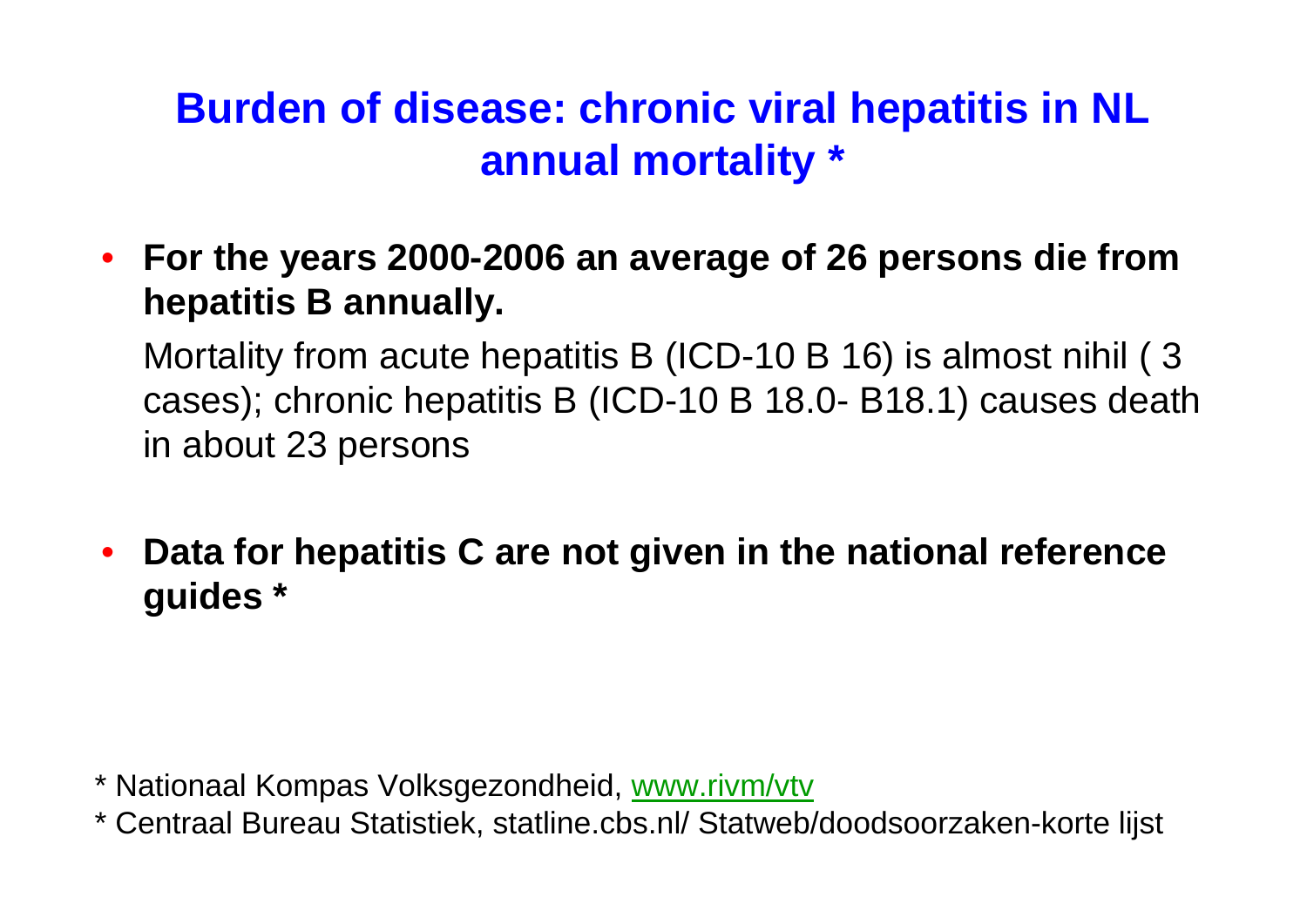#### **WHO World Health Report 2002**

#### **HBV-HCV disease burden vs HIV burden in Europe**

|                                     | <b>Europe</b> |
|-------------------------------------|---------------|
| <b>Annual incidence (thousands)</b> |               |
| $-HIV$                              | 141           |
| $\pm$<br>- HCV                      | 66            |
| $\pm$<br>- HBV                      | 129           |
| Deaths/year (thousands)             |               |
| $-HIV$                              | 26            |
| $\pm$<br>$-HCV$                     | 5             |
| $+$<br>$-HBV$                       | 4             |

#### **+ Cirrhosis and HCC not included**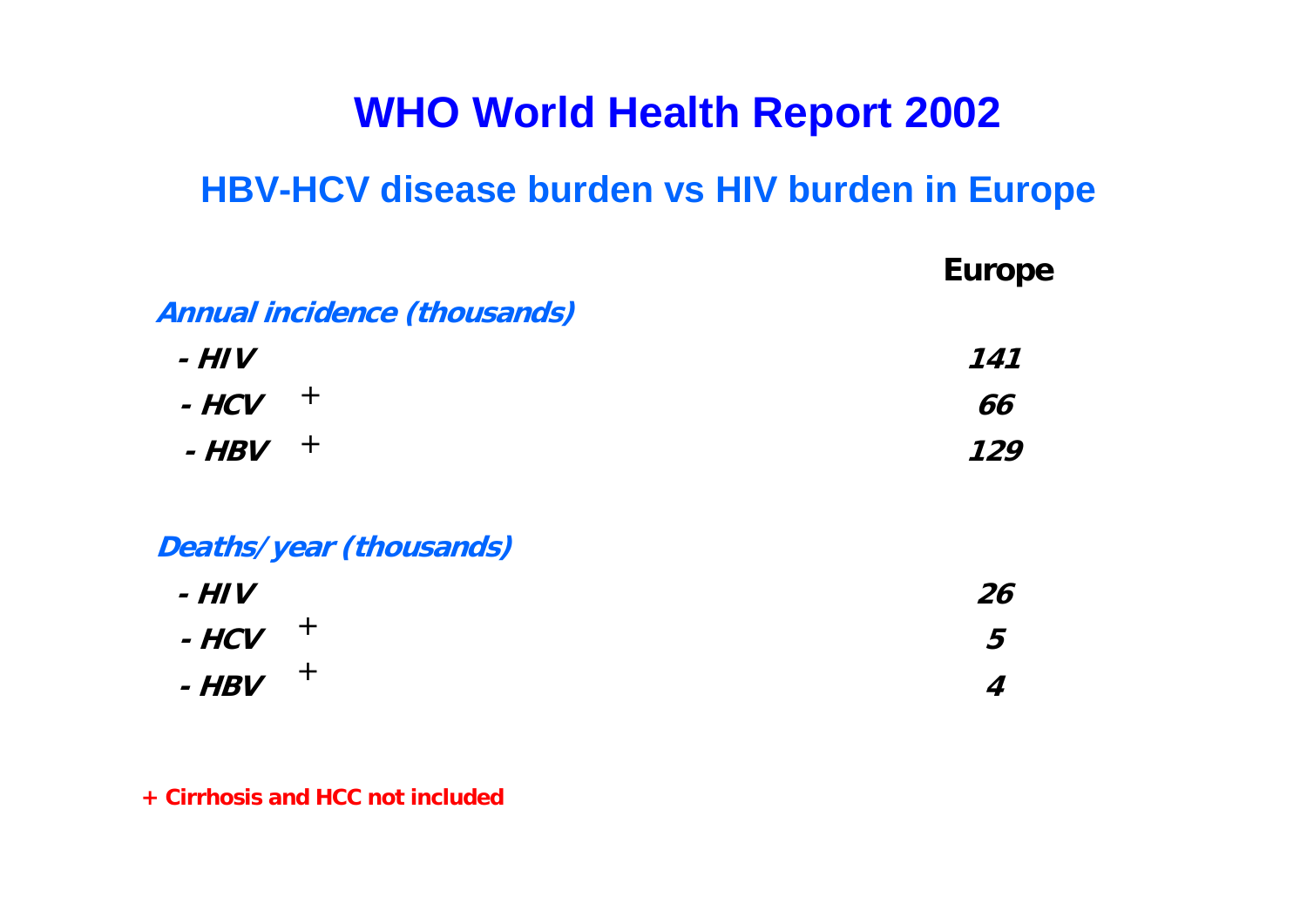#### **HBV-HCV disease burden > HIV burden in Europe ?**

|                              | <b>Europe</b> |
|------------------------------|---------------|
| Annual incidence (thousands) |               |
| $-HIV$                       | 141           |
| $\pm$<br>- HCV               | 66            |
| $\pm$<br>$-HBV$              | 129           |
| - Liver cancer *             | 66            |
| Deaths/year (thousands)      |               |
| $-HIV$                       | 26            |
| $\pm$<br>$-HCV$              | 5             |
| $\pm$<br>$-HBV$              | 4             |
| - Liver cancer *             | 64            |

**+ Cirrhosis and HCC not included; \* 50 – 60% HBV related**

#### **WHO World Health Report 2002**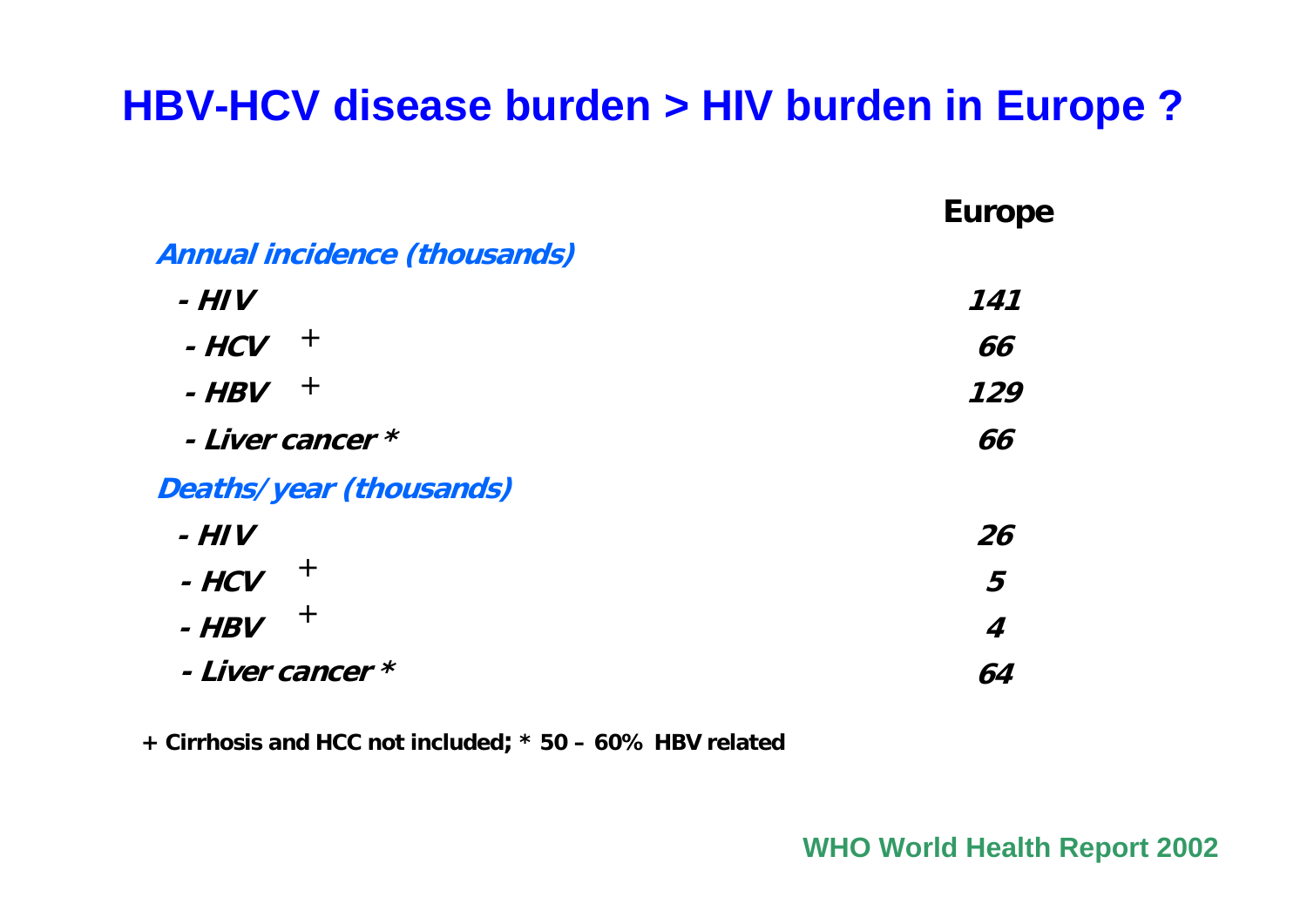## **Burden of disease: chronic viral hepatitis mortality Europe**

|                   | <b>Hepatitis B &amp; C</b> |                     | <b>HIV/AIDS</b> |
|-------------------|----------------------------|---------------------|-----------------|
| <b>WHO Region</b> | Original                   | <b>Recalculated</b> |                 |
| <b>Europe</b>     | 9,068                      | 145,184             | 42,923          |

**Number of ICD-code deaths + liver cancer and cirrhosis attributable to hepatitis B & C.** 

**Number of ICD-code deathsDeaths from liver cancer / cirrhosis excluded** 

**The World Health Report 2003.** 

**Perz et al, J.Hepatol 2006.**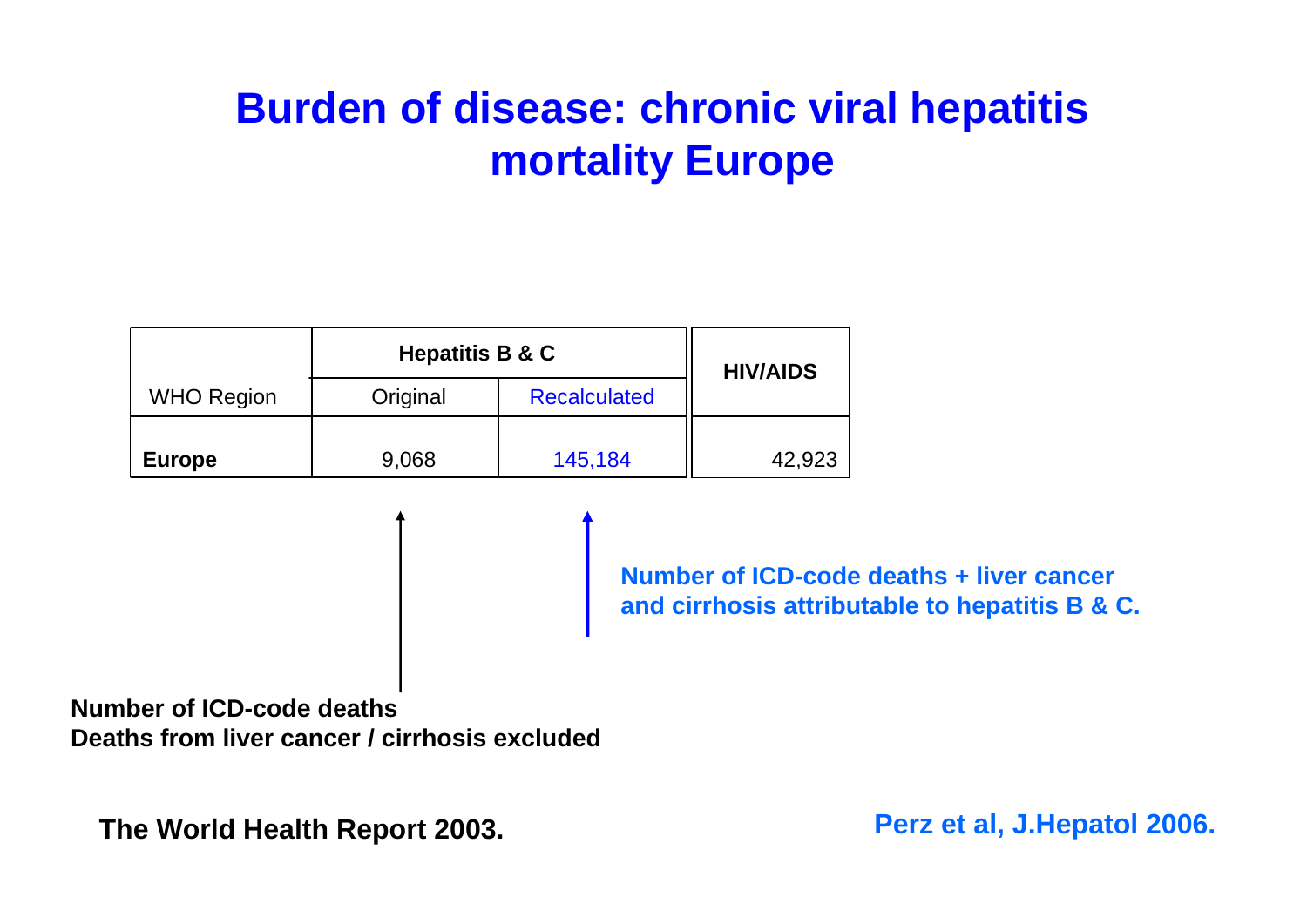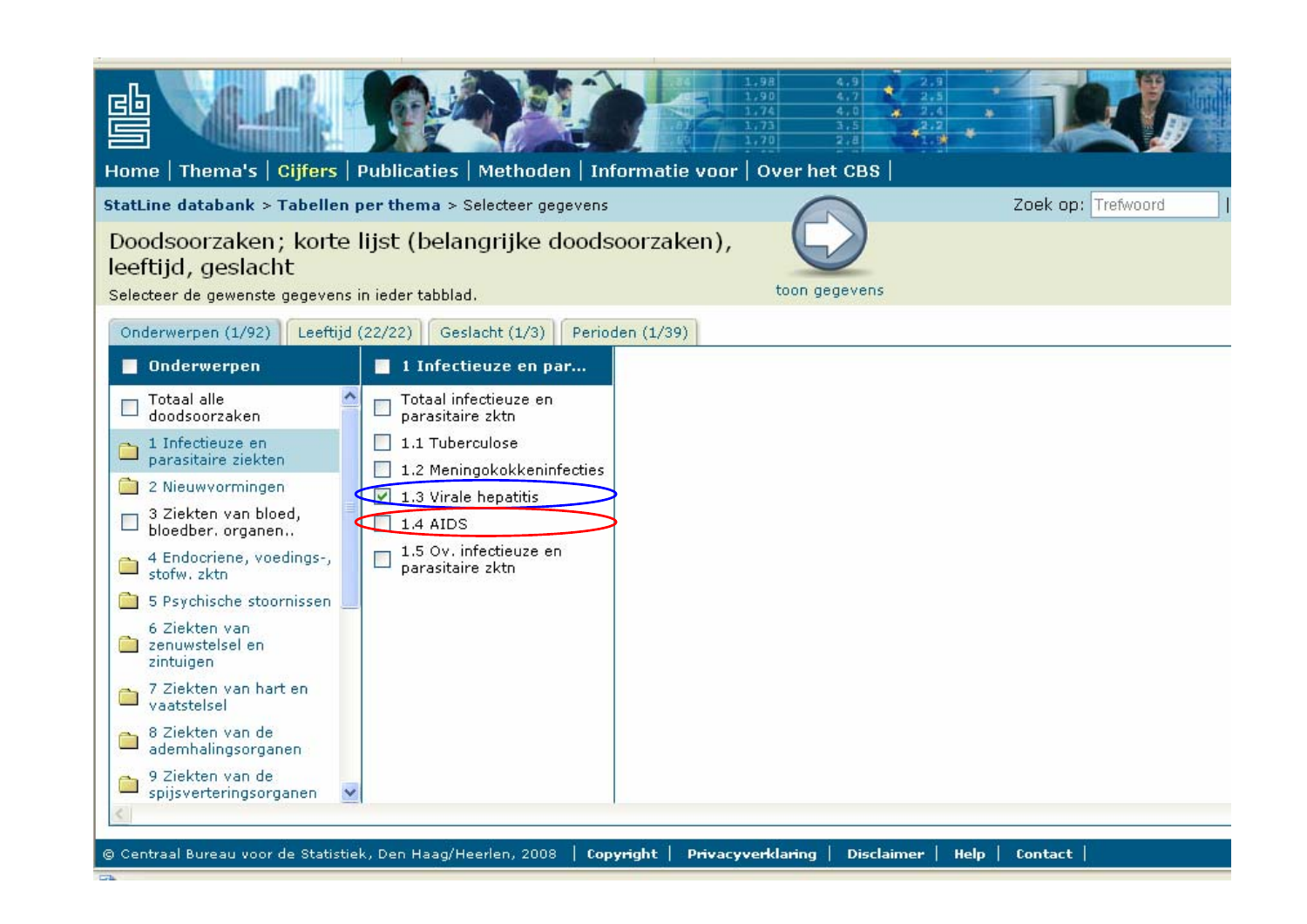#### **Annual mortality Viral Hepatitis registered in the category Infectious diseases \***

**Mortality Viral Hepatitis and HIV/AIDS in NL 1990-2007**

 $-V$ irale Hepatitis  $\leftarrow$  HIV/AIDS

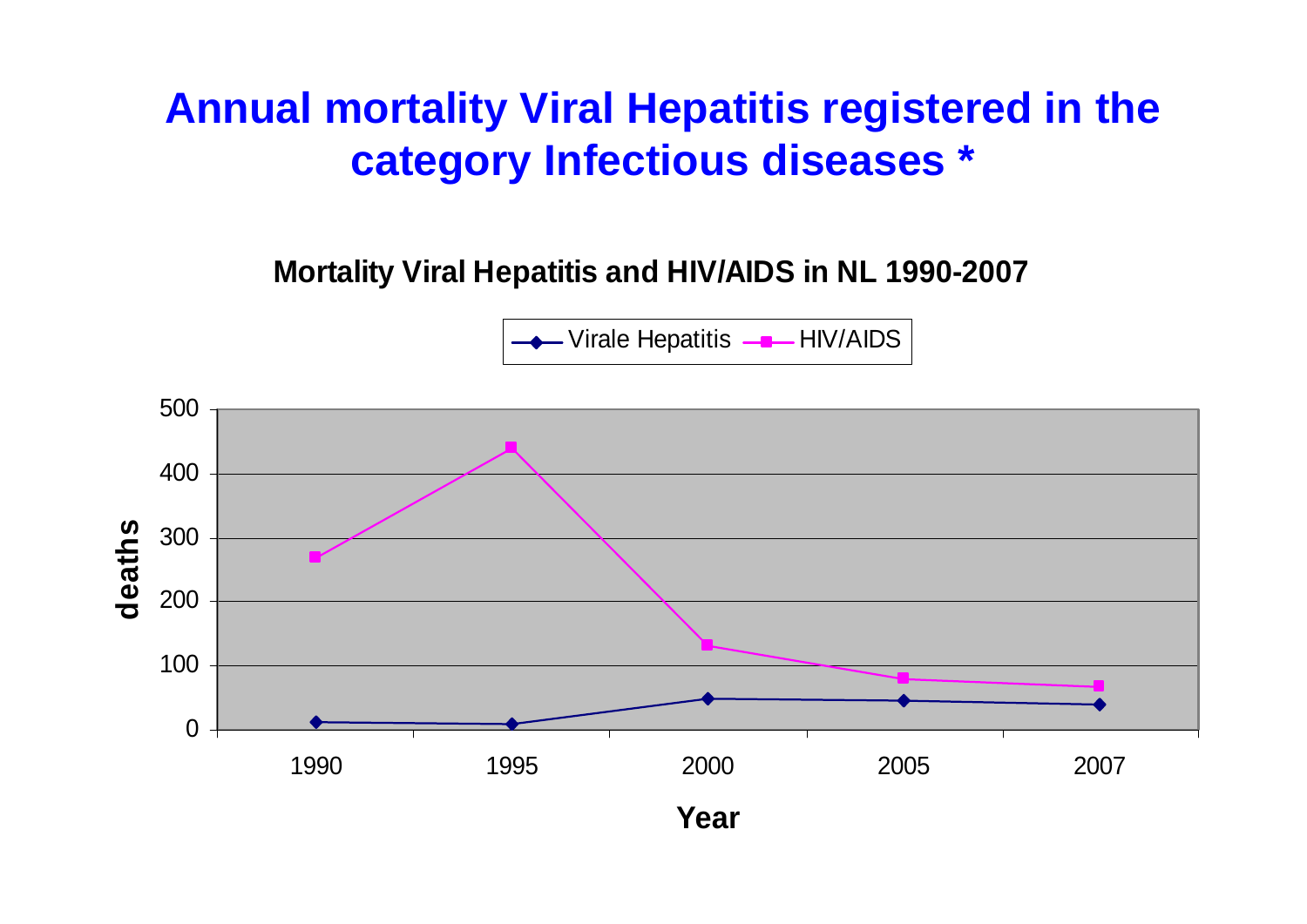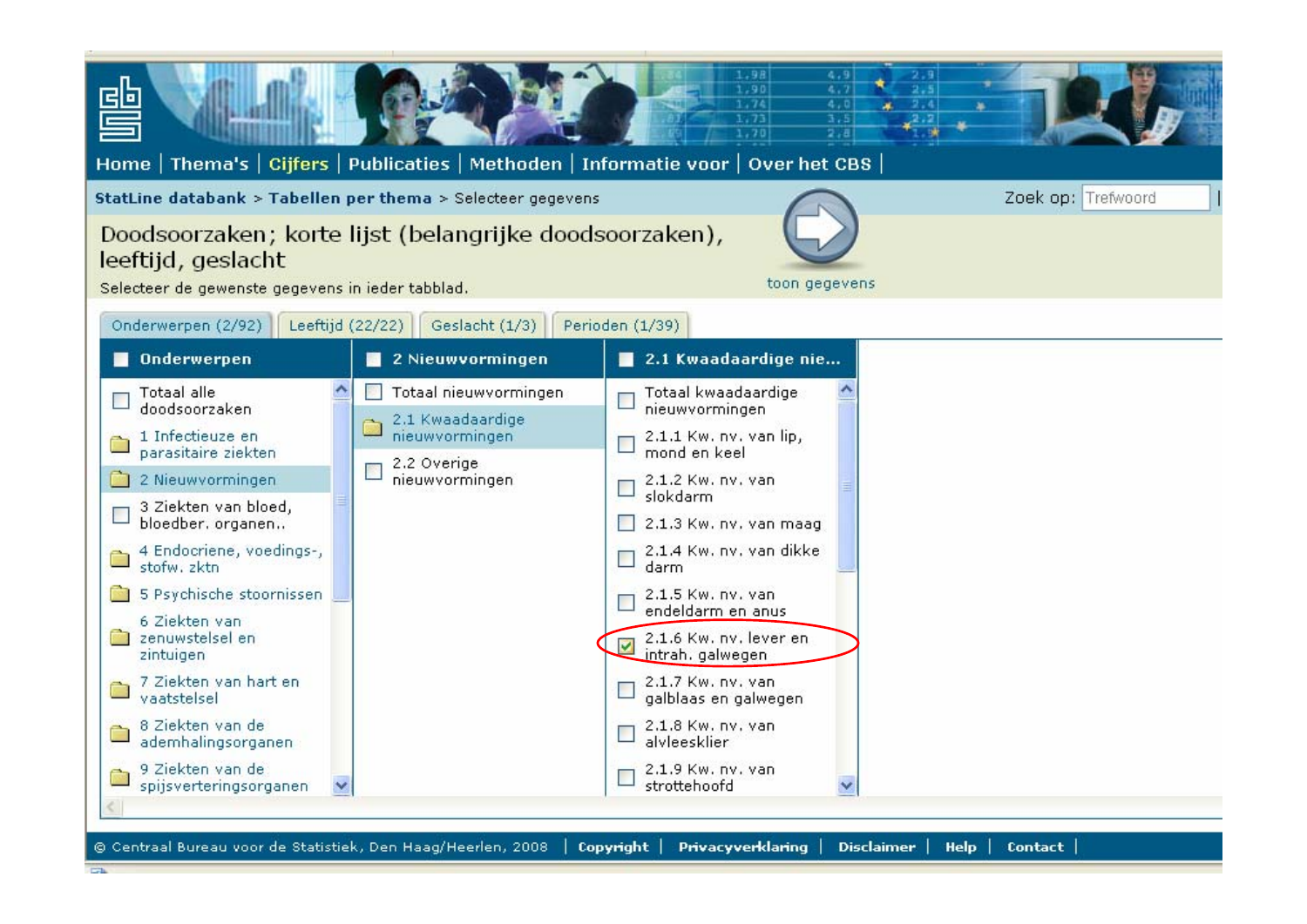### **Annual mortality Viral Hepatitis registered in the category Cancer**

**Mor t ality Hepa tocell ular Carcinoma in NL 1990 - 2007**

HCCHBV HCV



**According to Perz et al is in Western Europe 62% of HCC due to CVH ( 18 % HBV and 44% HCV)**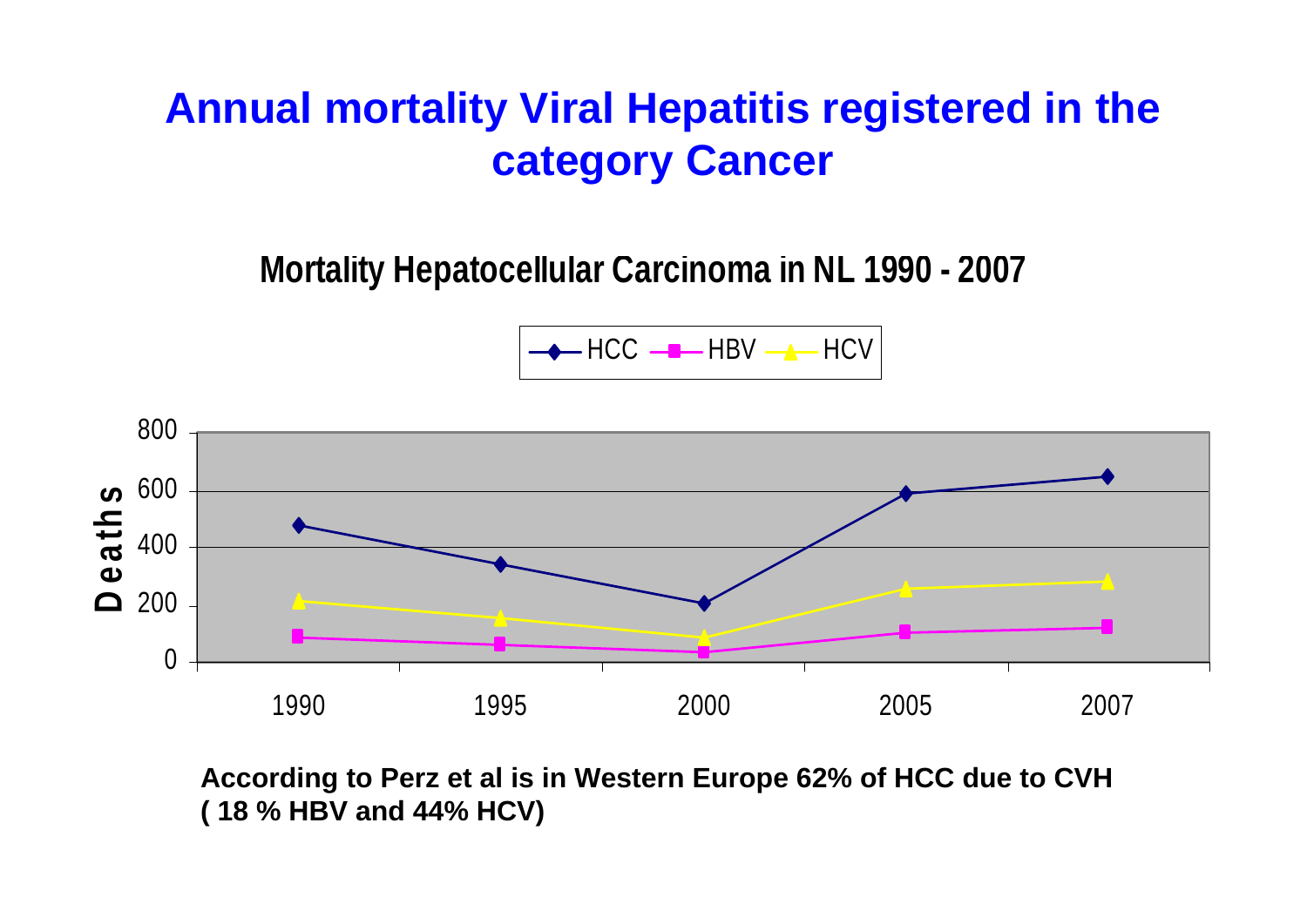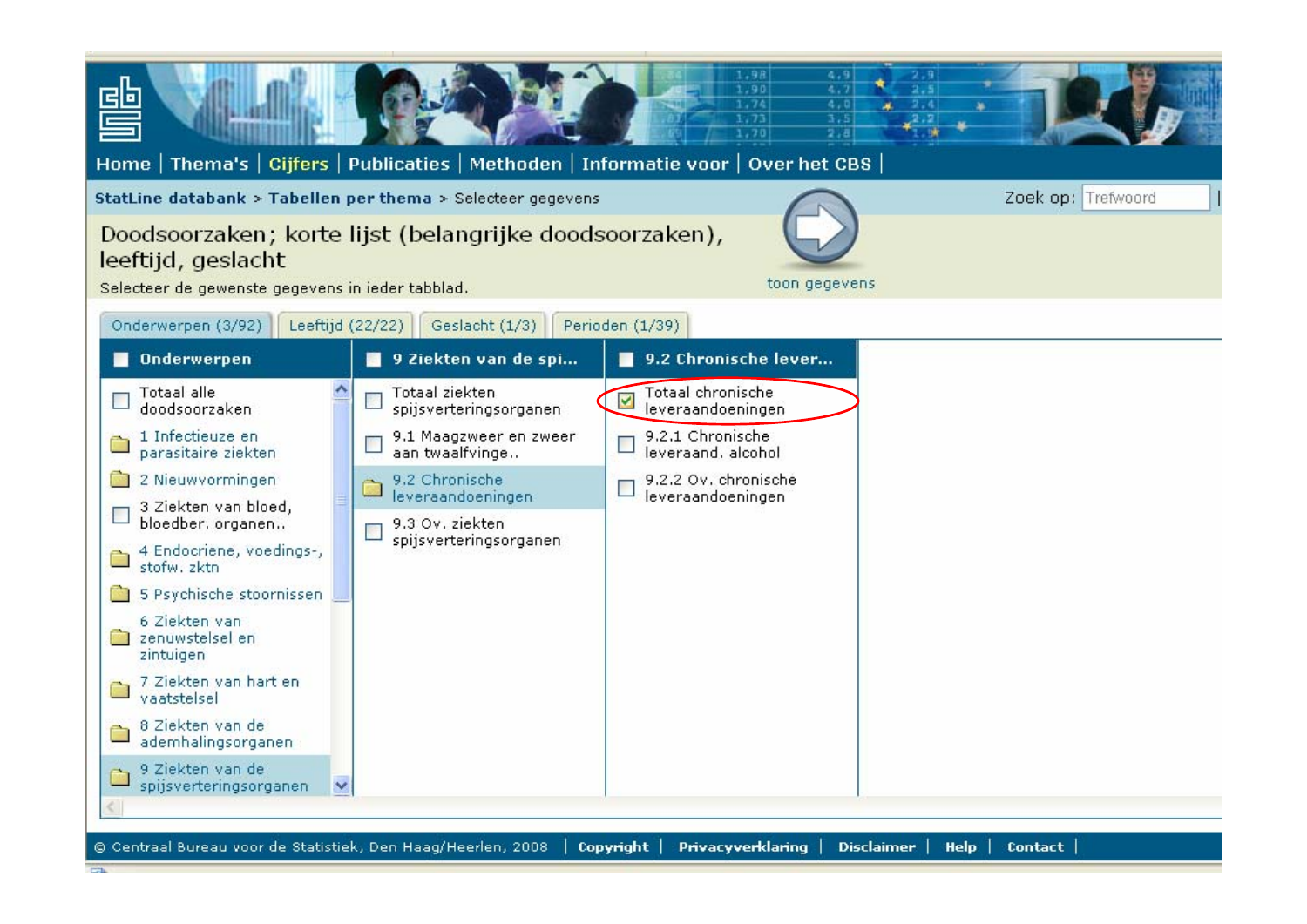### **Annual mortality Viral Hepatitis registered in the category Digestive diseases - cirrhosis**

**Mortality Cirrhosis**

Cirrhose <del>–■</del>– HBV <del>–▲–</del> HCV



**According to Perz et al is in Western Europe 51% of cirrhosis due to CVH ( 13 % HBV and 38% HCV)**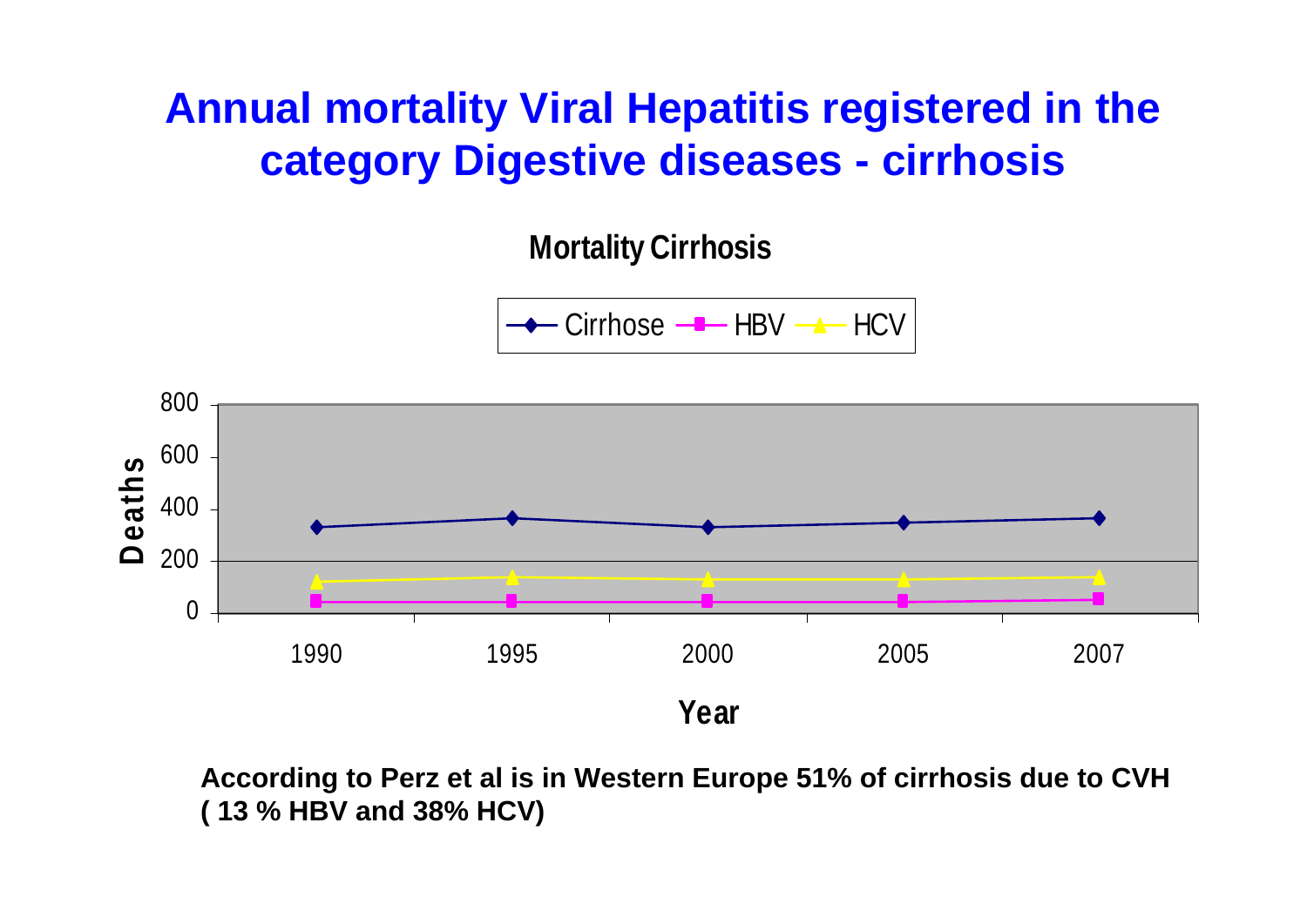**Annual mortality Viral Hepatitis registered in the 3 categories Infectious diseases, Cancer and Digestive diseases - cirrhosis**

**Total Mortality of Viral Hepatitis \* vs HIV in NL 1990 - 2007**





**\* Combined results Infectious diseaeses, Cancer and Digestive diseases categories**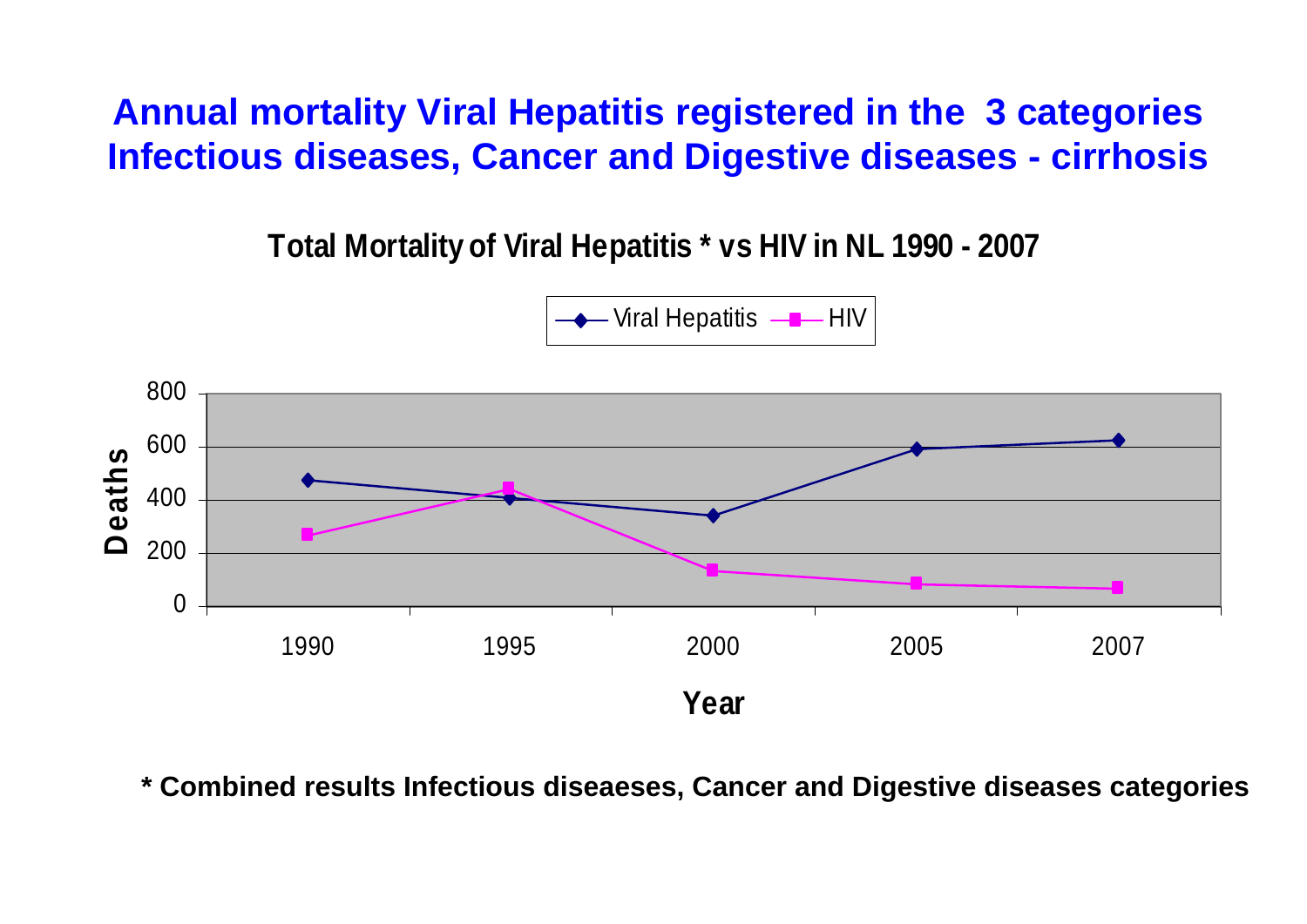# **Aims**

• **To model the natural history of the current cohort of chronic hepatitis B in the Netherlands, in terms of mortality, over a 20-year period (burden of disease chronic hepatitis B 2005- 2025).**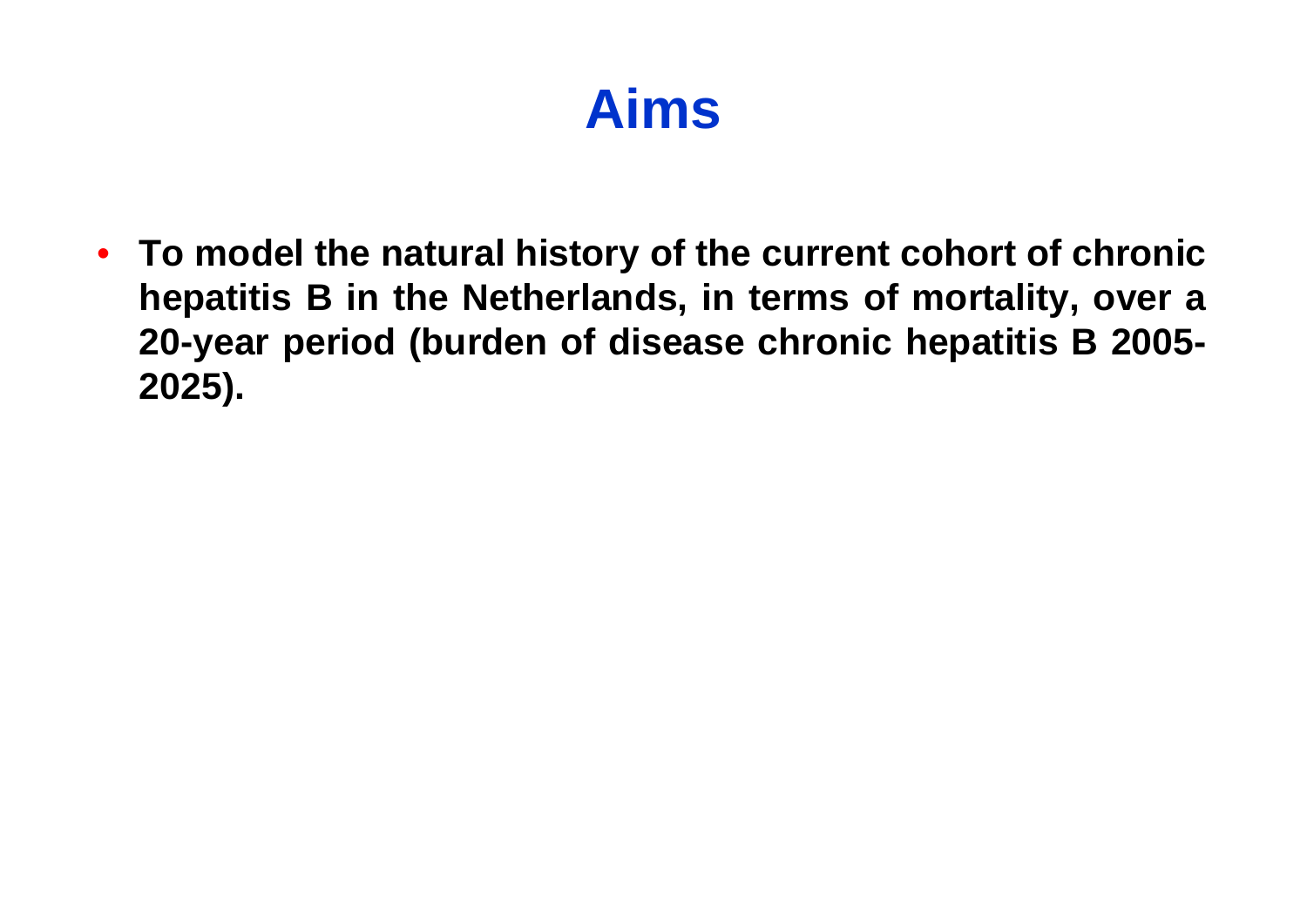## **Methods: construction of a hypothetical cohort**

Data sources

- **Total Dutch Population:** *CBS Nederland 2005*
- **HBsAg prevalence, % by age group:** *Recent study by Kretzschmar and Marshall, updating the Dutch Pienter study*
- **HBVDNA > 10e5 in HBeAg+ and HBeAg-- CHB, % by age group:** *GGD Rotterdam*
- **Cirrhosis in HBeAg+ CHB, % by age group:** *HBV 9901 study*
- **Cirrhosis in HBeAg-- CHB, % by age group:** *Hadziyannis et al.*

Long-term outcome

**Markov models for Natural history (no treatment)**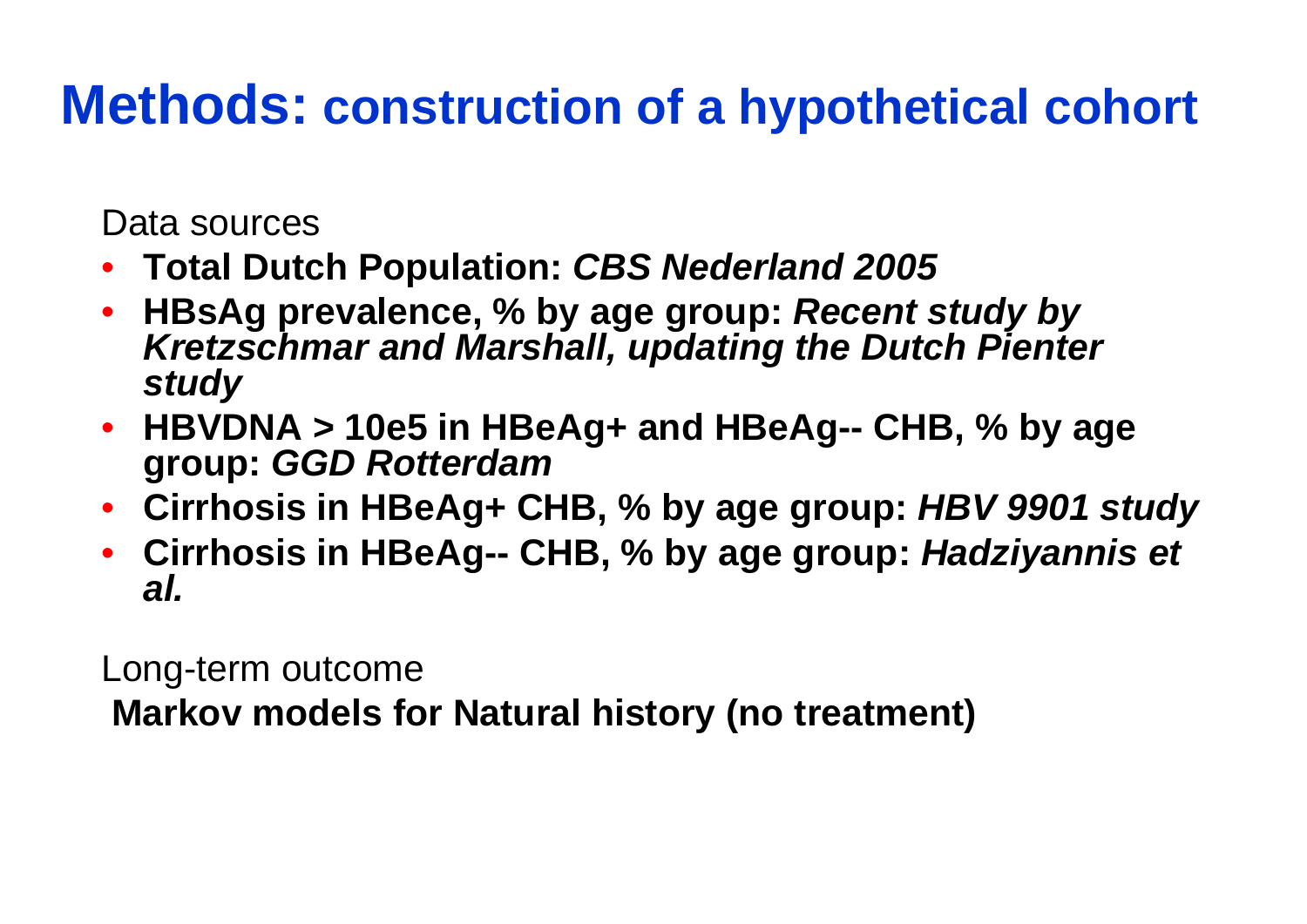## **Basic cohort model**

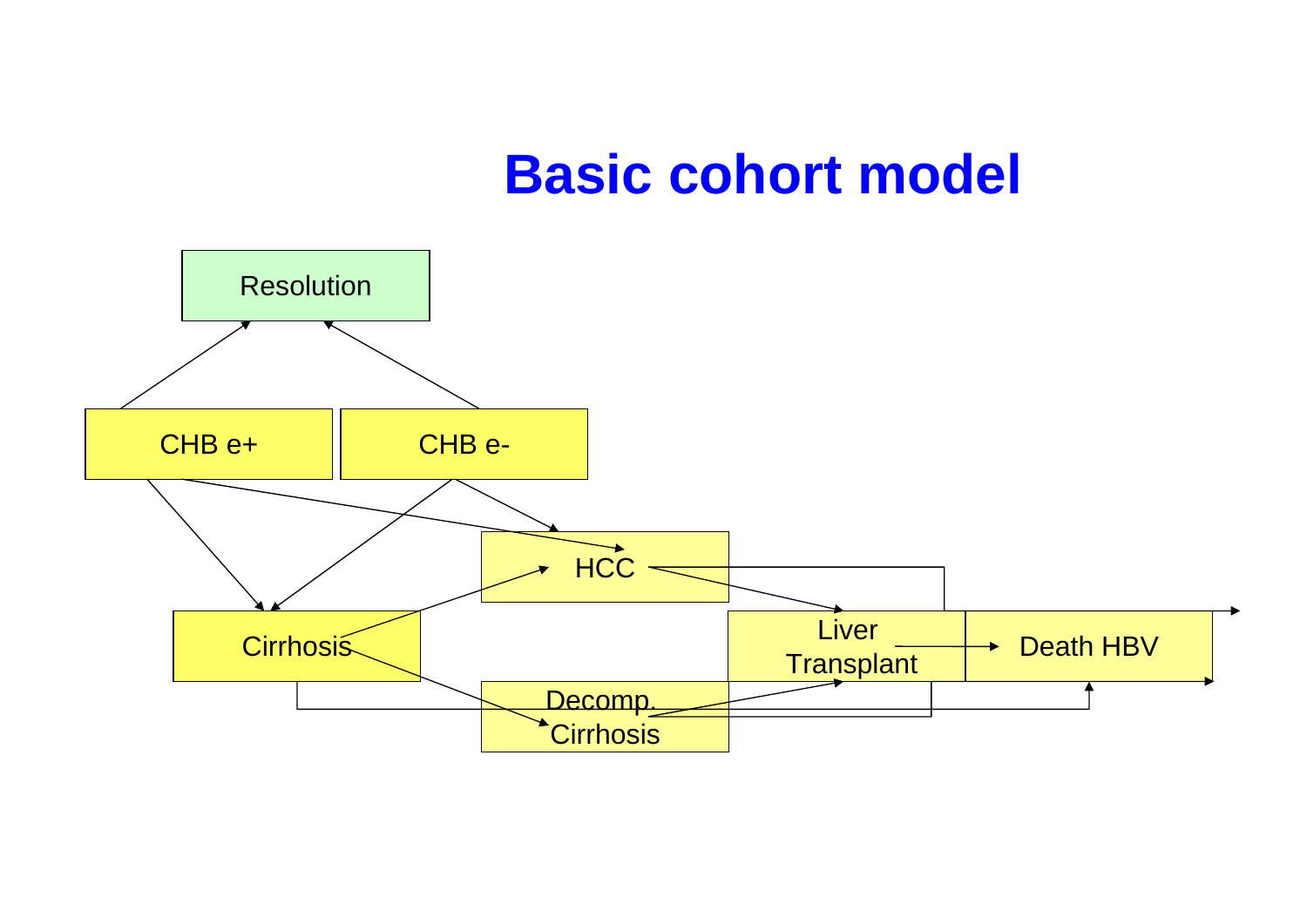## **Methods: transition estimates for Markov model**

- **We used transition rates & probability estimates derived from an extensive systematic review (Kanwal et al, Ann Int Med 2005) supplemented by 3 recent key papers published in NEJM**
- **We performed the analyses by mathematically simulating the cohort segments separately based on age and HBe-antigen status.**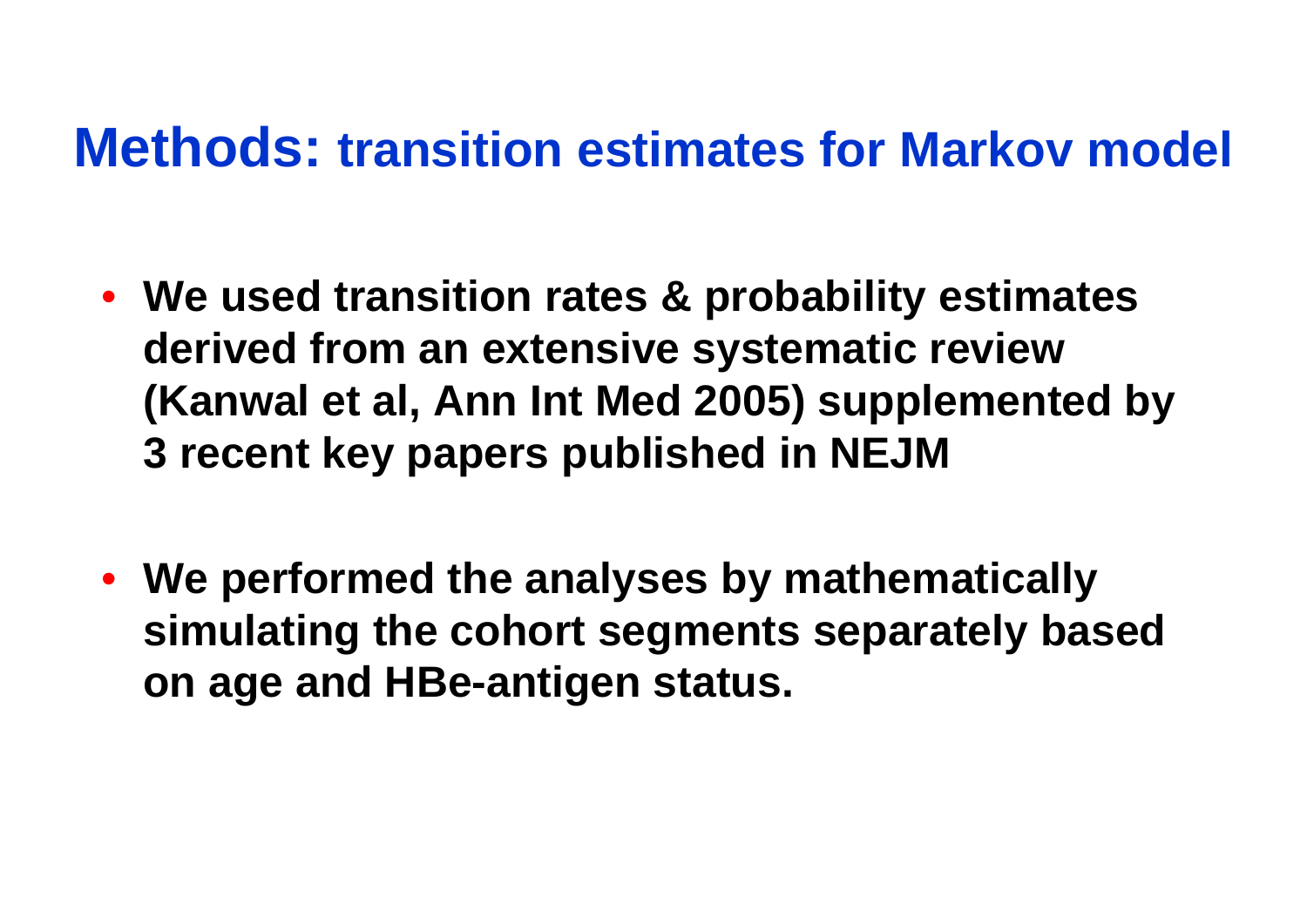## **Results: hypothetical cohort (1)**

#### Age-specific view of the Dutch population, by HBsAg prevalence

| Age       | Population   | <b>HBsAg</b>     | HBsAg+   |
|-----------|--------------|------------------|----------|
| years     | in millions  | prevalence       | cases    |
| $<$ 15    | 3.0          | 0.1              | 2708     |
| $15 - 24$ | 1.9          | 0.7              | 14415    |
| 25-34     | 2.2          | 0.4              | 10051    |
| 35-44     | 2.6          | 0.6              | 16519    |
| 45-54     | 2.3          | 0.7              | 16437    |
| 55-64     | 1.9          | 0.1              | 2713     |
| 65-74     | 1.3          | 0.1              | 1005     |
| $75+$     | 1.0          | $\boldsymbol{0}$ | $\theta$ |
| Total     | 16.3 million | 0.4%             | 63.848   |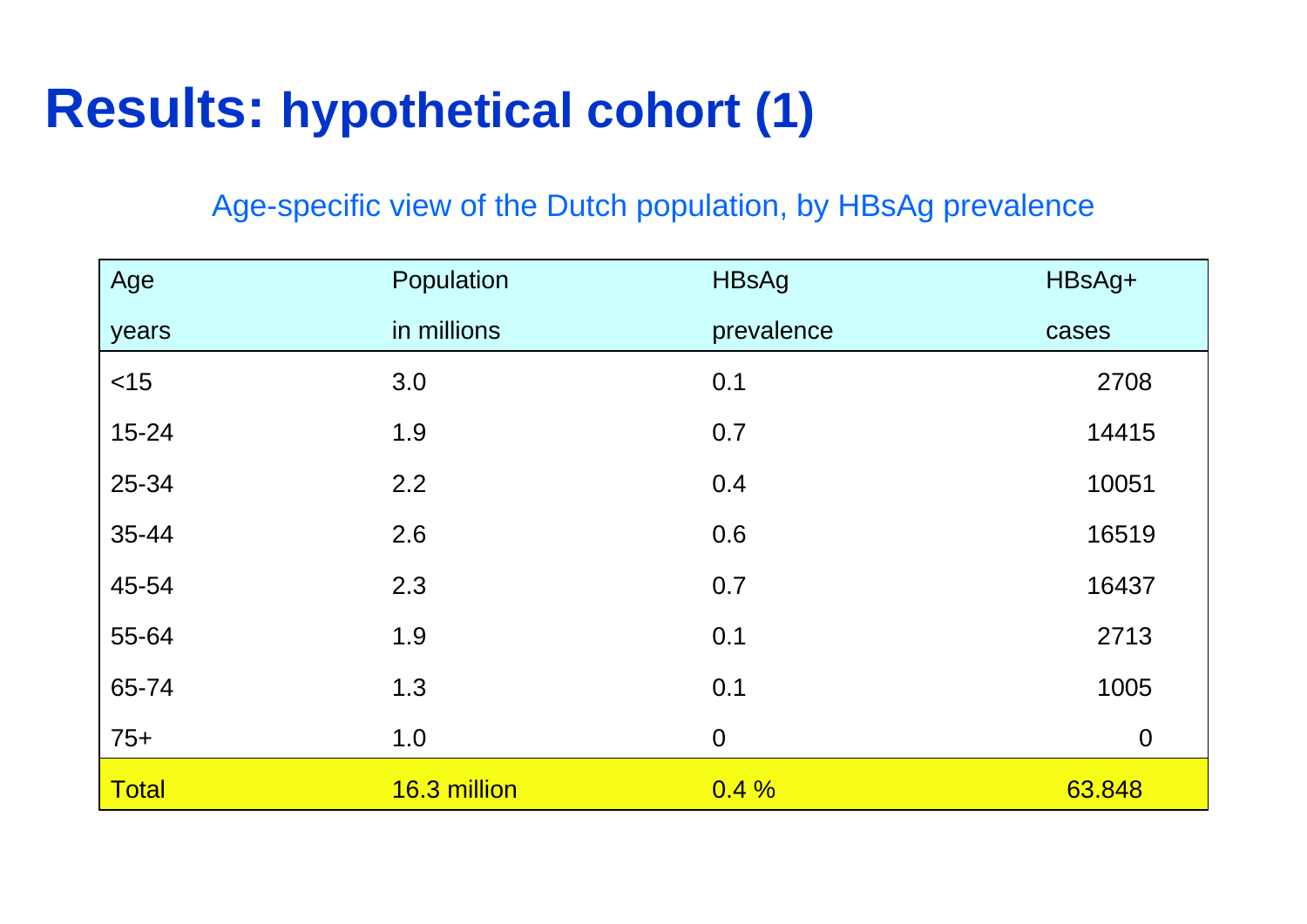# **Results: hypothetical cohort (2)**

Age-specific view of HBeAg / HBVDNA>10e5 in Dutch HBsAg cohort

|              | <b>Total</b>      | <b>Total</b>    |                 | $HBV$ DNA $> 10e5$ cp/ml |                 |
|--------------|-------------------|-----------------|-----------------|--------------------------|-----------------|
| Age (yr)     | $HBSAg+$<br>cases | HBeAg+<br>cases | HBeAg-<br>cases | HBeAg+<br>cases          | HBeAg-<br>cases |
| $<$ 15       | 2708              | 894             | 1814            | 769                      | 200             |
| $15 - 24$    | 14415             | 3892            | 10523           | 3347                     | 1158            |
| 25-34        | 10051             | 1407            | 8644            | 1210                     | 951             |
| 35-44        | 16519             | 1652            | 14867           | 1421                     | 1635            |
| 45-54        | 16437             | 822             | 15615           | 707                      | 1718            |
| 55-64        | 2713              | 190             | 2523            | 163                      | 278             |
| 65-74        | 1005              | $\theta$        | 1005            | $\overline{0}$           | 111             |
| $75+$        | $\overline{0}$    | $\theta$        | $\overline{0}$  | $\overline{0}$           | $\overline{0}$  |
| <b>Total</b> | 63848             | 8857            | 54991           | 7617                     | 6051            |
|              |                   |                 |                 | ╰                        |                 |

**Total high viremia CHB 13668**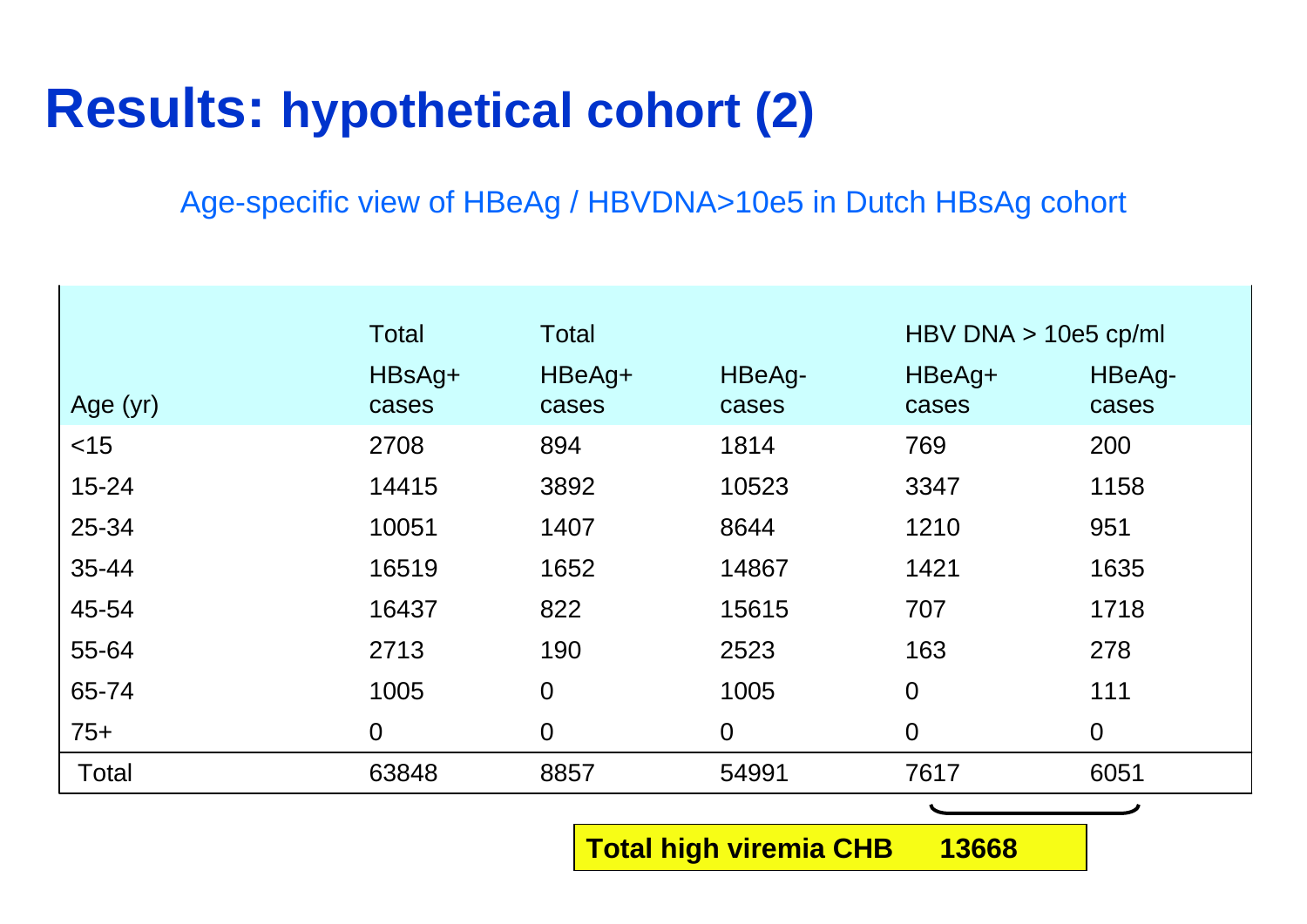## **Results: Markov modelling**

#### **Health states of the cohort after 10 years, Natural history strategy**

| Year                 | 2005           | 2015  |
|----------------------|----------------|-------|
| <b>Health States</b> |                |       |
| No cirrhosis         | 10921          | 3537  |
| <b>Cirrhosis</b>     | 2747           | 1576  |
| Decomp.Cirrhosis     | O              | 363   |
| <b>HCC</b>           | O              | 206   |
| O.L.T                | O              | 1098  |
| <b>Mortality Hep</b> | $\overline{0}$ | 3294  |
| Mortality other      | $\Omega$       | 379   |
| <b>Resolution</b>    | $\Omega$       | 3215  |
| <b>Total</b>         | 13668          | 13668 |
| morbidity            | 0              | 1667  |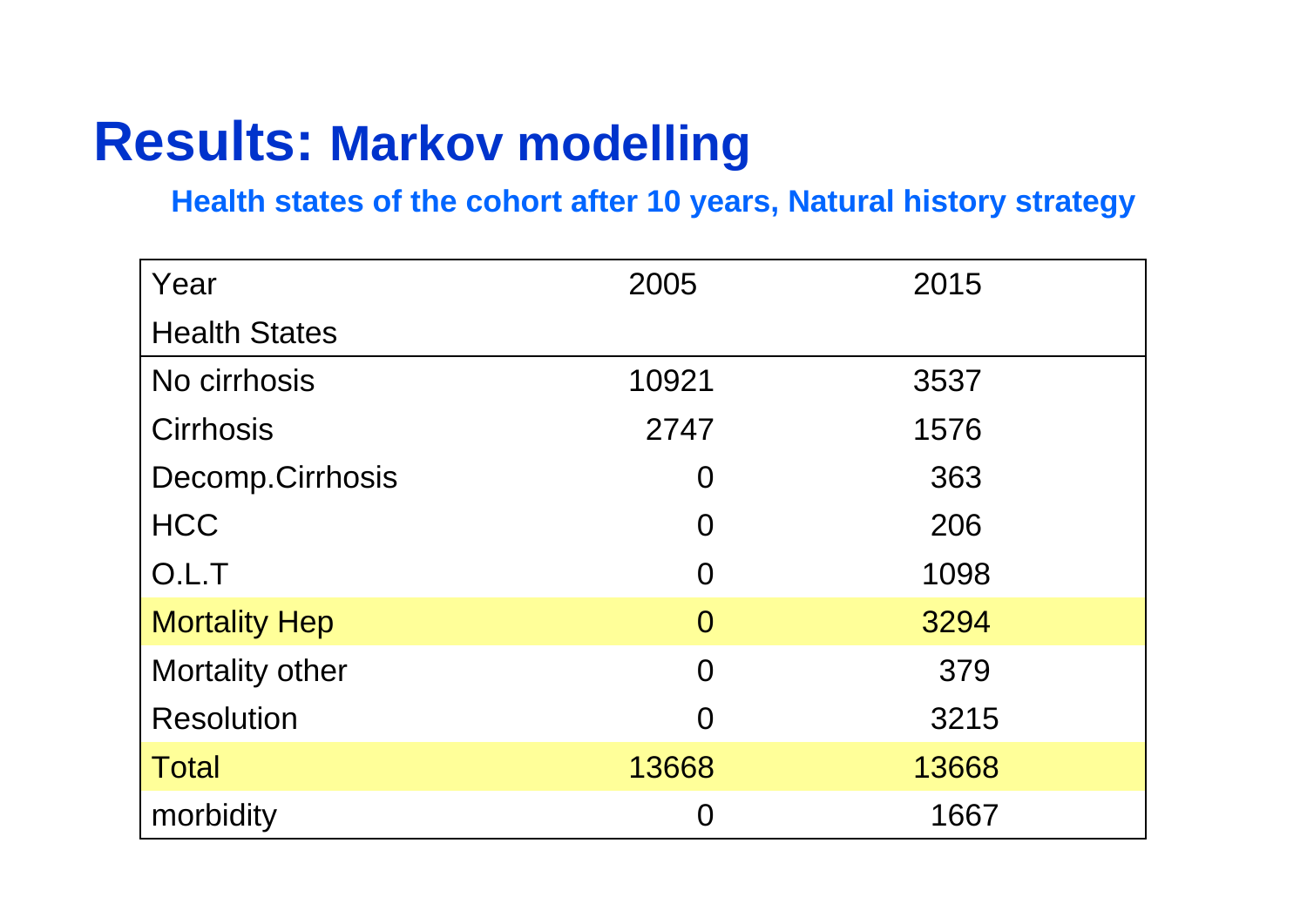#### **Liver related mortality 2005-2025 of the hypothetical Dutch cohort of chronic hepatitis B and high viremia**